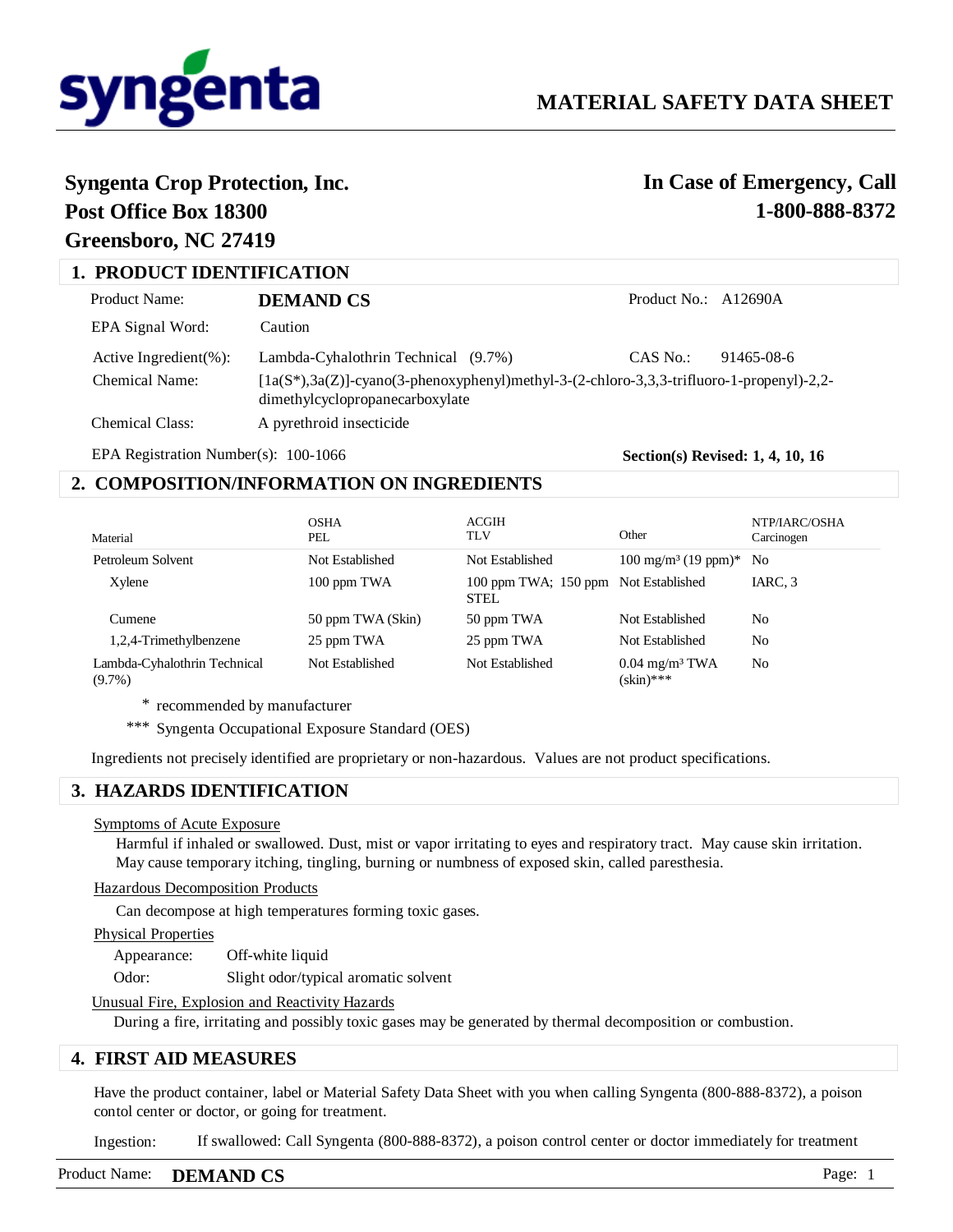advice. Do not give any liquid to the person. Do not induce vomiting unless told to do so after calling 800- 888-8372 or by a poison control center or doctor. Do not give anything by mouth to an unconscious person.

- If in eyes: Hold eye open and rinse slowly and gently with water for 15-20 minutes. Remove contact lenses, if present, after 5 minutes, then continue rinsing eye. Call Syngenta (800-888-8372), a poison control center or doctor for treatment advice. Eye Contact:
- If on skin or clothing: Take off contaminated clothing. Rinse skin immediately with plenty of water for 15- 20 minutes. Call Syngenta (800-888-8372), a poison control center or doctor for treatment advice. Skin Contact:
- If inhaled: Move person to fresh air. If person is not breathing, call 911 or an ambulance, then give artificial respiration, preferably mouth-to-mouth if possible. Call Syngenta (800-888-8372), a poison control center or doctor for further treatment advice. Inhalation:

### Notes to Physician

There is no specific antidote if this product is ingested.

### Treat symptomatically.

Skin contact paresthesia effects (itching, tingling, burning or numbness) are transient, lasting up to 24 hours. Treat symptomatically.

### Medical Condition Likely to be Aggravated by Exposure

None known.

### **5. FIRE FIGHTING MEASURES**

### Fire and Explosion

| $>212^{\circ}$ F (Setaflash)                            |                         |
|---------------------------------------------------------|-------------------------|
| Flammable Limits (% in Air):<br>Lower: % Not Applicable | Upper: % Not Applicable |
| Not Available                                           |                         |
| Not Applicable                                          |                         |
|                                                         |                         |

### Unusual Fire, Explosion and Reactivity Hazards

During a fire, irritating and possibly toxic gases may be generated by thermal decomposition or combustion.

### In Case of Fire

Use dry chemical, foam or CO2 extinguishing media. Wear full protective clothing and self-contained breathing apparatus. Evacuate nonessential personnel from the area to prevent human exposure to fire, smoke, fumes or products of combustion. Prevent use of contaminated buildings, area, and equipment until decontaminated. Water runoff can cause environmental damage. If water is used to fight fire, dike and collect runoff.

### **6. ACCIDENTAL RELEASE MEASURES**

### In Case of Spill or Leak

Control the spill at its source. Contain the spill to prevent it from spreading, contaminating soil, or entering sewage and drainage systems or any body of water. Clean up spills immediately, observing precautions outlined in Section 8. If a solid, sweep up material and place in a compatible disposal container. If a liquid, cover entire spill with absorbing material and place into compatible disposal container. Scrub area with hard water detergent (e.g. commercial products such as Tide, Joy, Spic and Span). Pick up wash liquid with additional absorbent and place into compatible disposal container. Once all material is cleaned up and placed in a disposal container, seal container and arrange for disposition.

### **7. HANDLING AND STORAGE**

Store the material in a well-ventilated, secure area out of reach of children and domestic animals. Do not store food, beverages or tobacco products in the storage area. Prevent eating, drinking, tobacco use, and cosmetic application in areas where there is a potential for exposure to the material. Wash thoroughly with soap and water after handling.

### **8. EXPOSURE CONTROLS/PERSONAL PROTECTION**

**THE FOLLOWING RECOMMENDATIONS FOR EXPOSURE CONTROLS/PERSONAL PROTECTION ARE INTENDED FOR THE MANUFACTURE, FORMULATION AND PACKAGING OF THE PRODUCT.** 

### **FOR COMMERCIAL APPLICATIONS AND ON-FARM APPLICATIONS CONSULT THE PRODUCT LABEL.**

Prevent eating, drinking, tobacco usage and cosmetic application in areas where there is a potential for exposure to the material. Wash thoroughly with soap and water after handling. Ingestion:

### Product Name: **DEMAND CS** Page: 2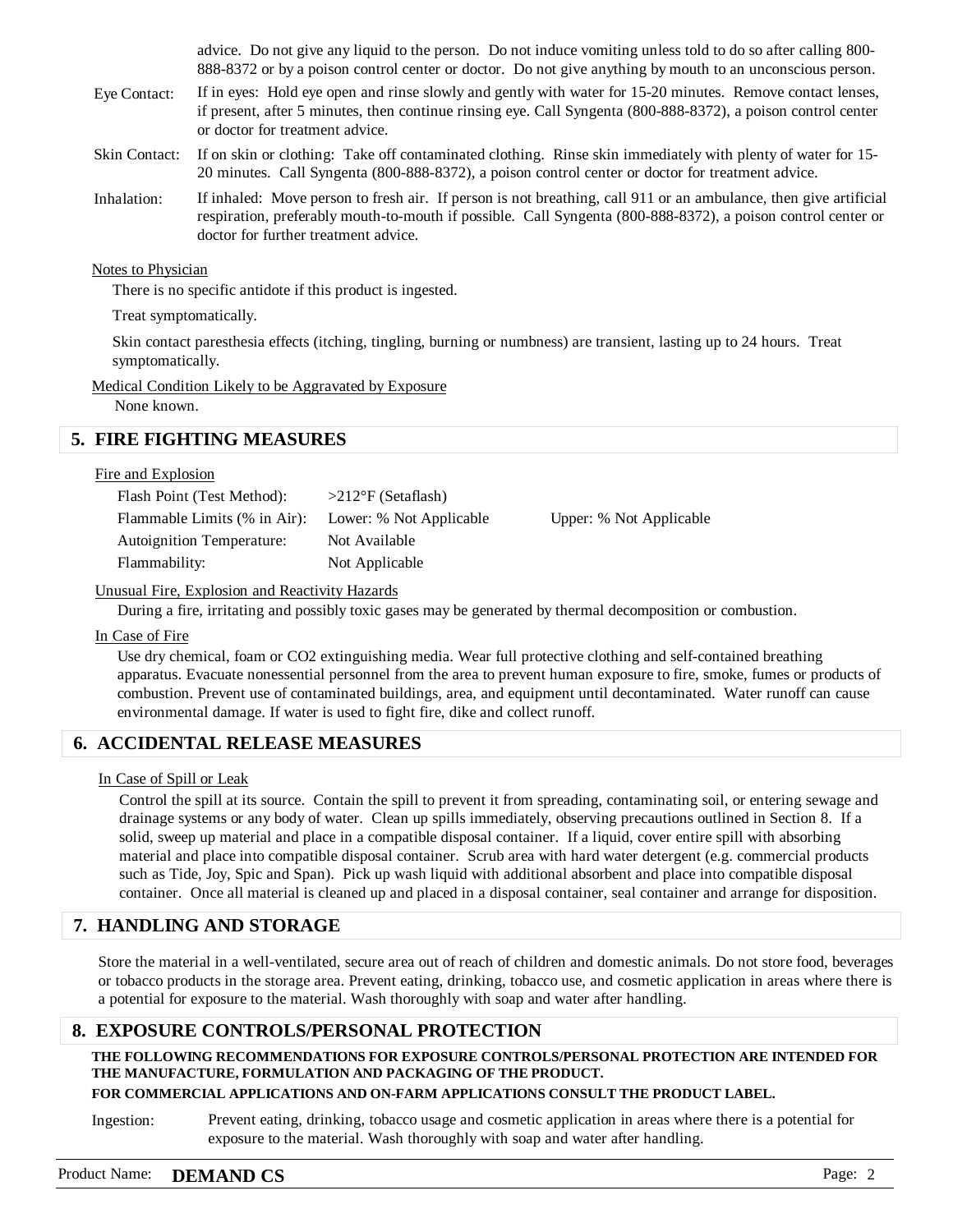Where eye contact is likely, use chemical splash goggles. Facilities storing or utilizing this material should be equipped with an eyewash facility and a safety shower. Where contact is likely, wear chemical-resistant (such as nitrile or butyl) gloves, coveralls, socks and chemical-resistant footwear. For overhead exposure, wear chemical-resistant headgear. Stringent housekeeping measures are necessary to prevent translocation of the material from contaminated work surfaces to uncontaminated surfaces (railings, doors, etc.). Unprotected contact with such translocated material can result in paresthesia effects (see Section 11). Use process enclosures, local exhaust ventilation, or other engineering controls to keep airborne levels below exposure limits. A NIOSH-certified combination air-purifying respirator with an N, P or R 95 or HE class filter and an organic vapor cartridge may be permissible under certain circumstances where airborne concentrations are expected to exceed exposure limits. Protection provided by air-purifying respirators is limited. Use a pressure demand atmosphere-supplying respirator if there is any potential for uncontrolled release, exposure levels are not known, or under any other circumstances where air-purifying respirators may not provide adequate protection. Eye Contact: Skin Contact: Inhalation:

### **9. PHYSICAL AND CHEMICAL PROPERTIES**

| Appearance:                                                  | Off-white liquid                        |  |  |  |
|--------------------------------------------------------------|-----------------------------------------|--|--|--|
| Odor:                                                        | Slight odor/typical aromatic solvent    |  |  |  |
| <b>Melting Point:</b>                                        | Not Available                           |  |  |  |
| <b>Boiling Point:</b>                                        | $212$ °F                                |  |  |  |
| Specific Gravity/Density: $1.04 \& 68^{\circ}F(20^{\circ}C)$ |                                         |  |  |  |
| pH:                                                          | 7.3(1% w/w dilution in deionized water) |  |  |  |
| Solubility in H <sub>2</sub> O                               |                                         |  |  |  |
| Lambda-Cyhalothrin Technical:<br>$0.004$ mg/L                |                                         |  |  |  |
| TT T                                                         |                                         |  |  |  |

Vapor Pressure Lambda-Cyhalothrin Technical: 1.5 x 10-9 mmHg @ 68°F (20°C)

### **10. STABILITY AND REACTIVITY**

| Stability:                        | Stable under standard conditions.                       |
|-----------------------------------|---------------------------------------------------------|
| Hazardous Polymerization:         | Will not occur.                                         |
| Conditions to Avoid:              | None known.                                             |
| Materials to Avoid:               | None known.                                             |
| Hazardous Decomposition Products: | Can decompose at high temperatures forming toxic gases. |

### **11. TOXICOLOGICAL INFORMATION**

| Acute Toxicity/Irritation Studies (Finished Product) |                                                        |                             |  |  |  |
|------------------------------------------------------|--------------------------------------------------------|-----------------------------|--|--|--|
| Ingestion:                                           | Practically Non-Toxic                                  |                             |  |  |  |
|                                                      | Oral (LD50 Rat):                                       | $>$ 5000 mg/kg body weight  |  |  |  |
| Dermal:                                              | Slightly Toxic                                         |                             |  |  |  |
|                                                      | Dermal (LD50 Rat):                                     | $>$ 2000 mg/kg body weight  |  |  |  |
| Inhalation:                                          | Practically Non-Toxic                                  |                             |  |  |  |
|                                                      | Inhalation (LD50 Rat):                                 | $>$ 4.62 mg/l air - 4 hours |  |  |  |
| Eye Contact:                                         | Mildly Irritating (Rabbit)                             |                             |  |  |  |
| Skin Contact:                                        | Moderately Irritating (Rabbit)                         |                             |  |  |  |
| Skin Sensitization:                                  | Not available at this time.                            |                             |  |  |  |
| Neurotoxicity<br>Lambda-Cyhalothrin<br>Technical:    | Reversible clinical signs of neurotoxicity in mammals. |                             |  |  |  |

### Reproductive Effects

Lambda-Cyhalothrin Not a developmental or reproductive toxicant.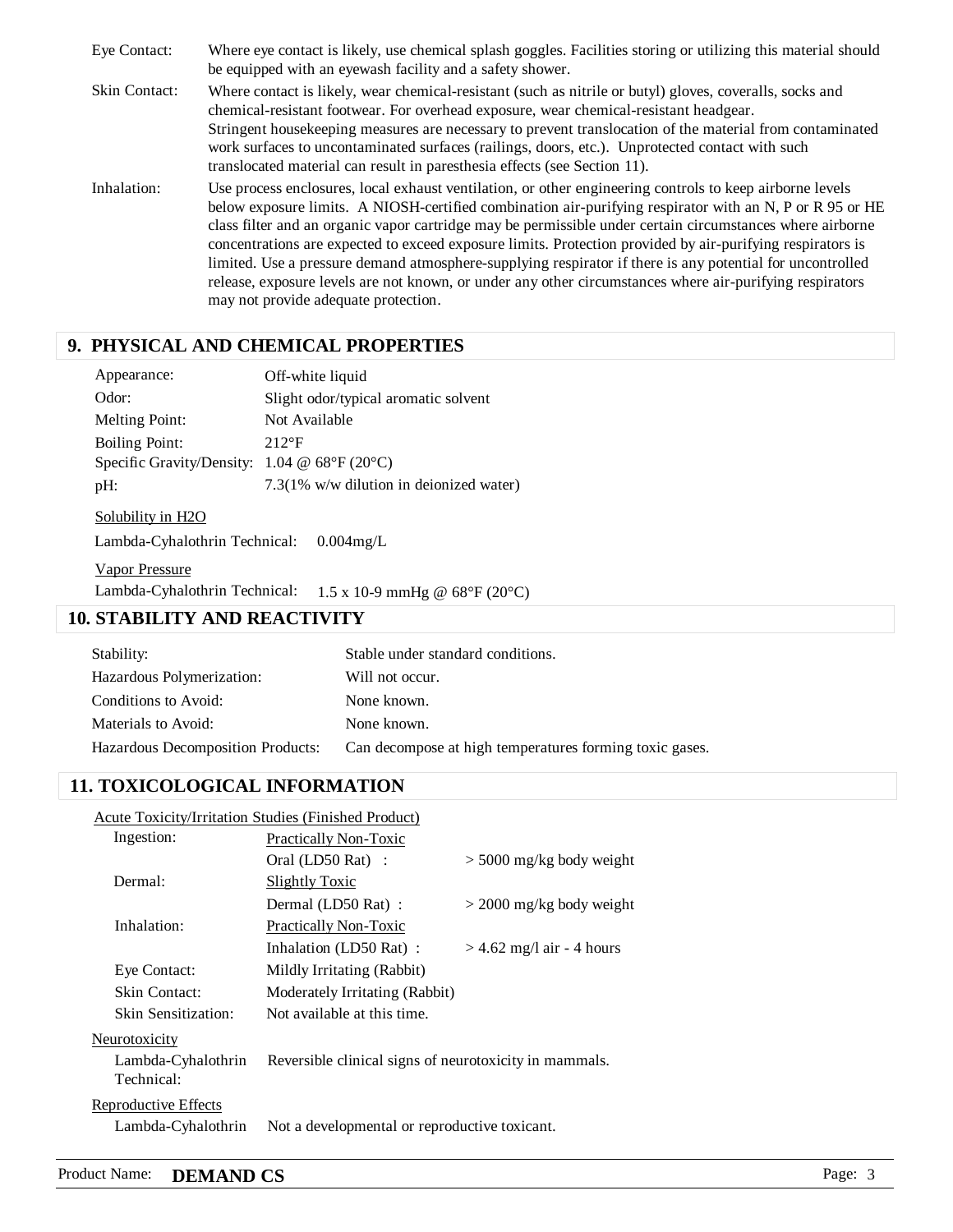### Technical:

#### Chronic/Subchronic Toxicity Studies

Lambda-Cyhalothrin Technical: Reversible paresthesia (abnormal skin sensation).

#### **Carcinogenicity**

Lambda-Cyhalothrin Technical: No treatment-related tumors in rats or mice.

### Other Toxicity Information

In humans, contact with exposed skin may result in temporary itching, tingling, burning or numbness, called paresthesia. The effect may result from splash, aerosol, or hot vapor contact, or transfer to the face from contaminated gloves and hands. The symptoms normally disappear within 24 hours. Face and genital areas are especially susceptible to this effect. Paresthesia involving the face is also known as "subjective facial sensation" or SFS.

#### Toxicity of Other Components

### Petroleum Solvent

The supplier reports that high vapor/aerosol concentrations  $(> 1000$  ppm) are irritating to the eyes and the respiratory tract, may cause headaches, dizziness, anesthesia, drowsiness, unconsciousness and other central nervous system effects.

#### Target Organs

Active Ingredients Inert Ingredients Lambda-Cyhalothrin Technical: Liver, nervous system Petroleum Solvent: Eye, respiratory tract, CNS

### **12. ECOLOGICAL INFORMATION**

#### Summary of Effects

Lambda-Cyhalothrin Technical:

Toxic to fish. Very toxic to aquatic organisms.

#### Eco-Acute Toxicity

| Lambda-<br>Cyhalothrin<br>Technical: | Rainbow Trout 96-hour LC50 0.44 ug/l  |  |
|--------------------------------------|---------------------------------------|--|
|                                      | Daphnia magna 48 hours EC50 0.36 ug/l |  |
|                                      | Green Algae $EC50 > 1$ mg/l           |  |
|                                      | Pseudomonas putida IC50 $>1$ mg/l     |  |

Eco-Chronic Toxicity

Lambda-Cyhalothrin Technical: Not available at this time.

#### Environmental Fate

Lambda-Cyhalothrin Technical:

No data available for the formulation. The information presented here is for the active ingredient, lambdacyhalothrin. A thorough review of environmental information is not possible in this document. For additional information call the toll free number listed in Section 16.

Soil/Environment: Rapidly degraded in soil; DT50 for microbial degradation 23-82 d. for field soil 6-40 d. Strongly adsorbed to soil and sediment organic matter. Koc 330000. Negligible potential for leaching of lambda-cyhalothrin and its degradation products through soil. Rapid dissipation from water in aquatic systems. DT50 for dissipation from surface waters in lab water-sediment systems 5-11 h; in a microcosm DT50 <3 h. Rapid and extensive degradation of parent compound in aquatic systems; DT50 fpr degradation in lab water-sediment systems 7-15 d; in a microcosm DT50 <3 h, DT90 <3 d.

### **13. DISPOSAL CONSIDERATIONS**

#### **Disposal**